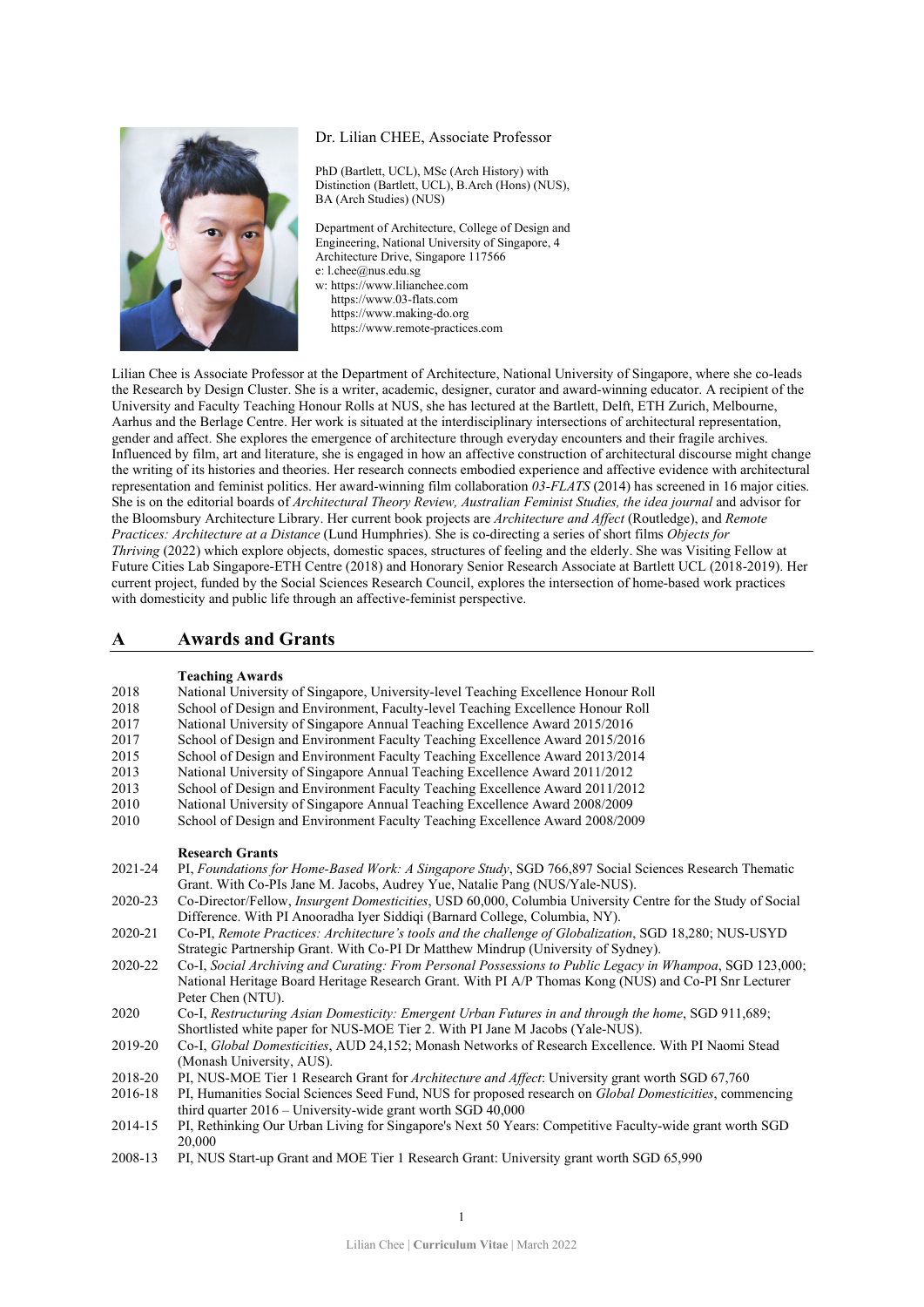- 2008 PI, Research Grant (Academic Event), Asia Research Institute: University-wide competitive grant worth SGD 18,000
- 2007 College Art Association International Travel Grant, USA (Post-PhD): Internationally competitive award worth USD 1200

# **Academic Grants**

- 2004 Arts/Humanities Research Board Centre for Asian & African Literatures Fieldwork for Doctoral Studentship, UK: Internationally competitive grant worth £1,500.
- 2002-5 Graduate School Research Scholarship, University College London, UK: Internationally competitive and prestigious awards limited to 20 places per year university-wide, each award worth £40,000 equivalent to UK fees and monthly stipend for 3 years of study.
- 2002-5 Overseas Research Students Award, UK Universities: Internationally competitive awards worth £30,000 equivalent to Overseas students' fees for 3 years of study.
- 2002-5 Overseas Graduate Scholarship for PhD studies, National University of Singapore: University-wide competitive funding worth S\$116,000, equivalent to last salary drawn for 3 years of study.
- 2001-6 PhD Fellowship, Columbia University, New York: US\$200,000 equivalent to PhD tuition and stipend for 5 years of study (\*I did not take up this fellowship because of personal reasons following the September 11 incident)
- 2000-1 Graduate Open Scholarship, University College London, UK: Internationally-competitive awards limited to 20 places university-wide for Master students, each award is worth £2500 pounds.
- 2000-1 Overseas Study Grant, National University of Singapore: £3000 plus S\$38,300 equivalent to last salary drawn over a period of 12 months.

#### **Academic Awards**

- 2001 Distinction, awarded to the best Masters Dissertation submitted at Bartlett, University College London, UK
- 1997 Lee Kuan Yew Gold Medal, awarded to the most distinguished Architecture graduate of the cohort<br>1997 Singapore Board of Architects Gold Medal, awarded to the highest performing B. Arch (Hons.) gra
- 1997 Singapore Board of Architects Gold Medal, awarded to the highest performing B.Arch (Hons.) graduate<br>1997 Singapore Institute of Architects Prize, awarded to the most outstanding B. Arch. (Hons.) graduate
- Singapore Institute of Architects Prize, awarded to the most outstanding B. Arch. (Hons.) graduate
- 1995 Singapore Institute of Architects Prize, awarded to the most outstanding BA (Arch. Studies) graduate

#### **Awards and Nominations for Creative Practice**

- 2016 *The Art Connector*, National Gallery Singapore: Nomination for the President's Design Award 2016, designed in collaboration with FARM and Kwodrent
- 2016 03-FLATS: Singapore Pavilion selection at the 15<sup>th</sup> Architecture Biennale, Venice
- 2015 *03-FLATS*: Best ASEAN Documentary, 5th Salaya International Documentary Film Festival
- 2015 *03-FLATS*: 50 Singapore Films, Singapore Festival in France, Cinematheque Francaise, Paris, official selection
- 2015 03-FLATS: Fade In Fade Out, Asian Film Archive official selection.<br>2015 03-FLATS: Singapore Chinese Film Festival official selection
- 2015 03-FLATS: Singapore Chinese Film Festival official selection<br>2014 03-FLATS: Busan International Film Festival shortlisted for W
- 2014 *03-FLATS*: Busan International Film Festival shortlisted for Wide Angle Documentary Film award
- 2014 *03-FLATS*: Seoul International Architecture Film Festival official selection
- 2014 03-FLATS: Singapore International Film Festival official selection<br>2010 The Tree: Design of the Year in the President's Design Award 201
- 2010 *The Tree*: Design of the Year in the President's Design Award 2010, designed in collaboration with FARM

#### **Awards won by supervised students**

- 2021 Anthea Phua (M.Arch 2020-21): Thesis nominated for RIBA President's Medal 2021.
- 2021 Goi Yong Chern (M.Arch 2020-21): Lee Kuan Yew Gold Medal for most distinguished graduating student.<br>2020 Toby Fong (M.Arch 2019-20): NUS Resilience and Growth (R&G) Innovation Challenge Winner (2020)
- 2020 Toby Fong (M.Arch 2019-20): NUS Resilience and Growth (R&G) Innovation Challenge Winner (2020),
- Archiprix International 2021 best graduation project nominee; Singapore Archifest 2020 Doodle Art Tertiary Category Winner.
- 2020 Ian Mun (M.Arch 2019-20): RIBA President's Medal 2020 (shortlist), Pioneer Architects (Lim Chong Keat) Prize 2020
- 2018 Lin Derong (M.Arch 2017-18): Valedictorian for 2017/2018; winner of the AEDAS best thesis design prize, Thesis nominated for RIBA President's Medal 2018.
- 2016 Shaunice Ten (M.Arch 2015-16): Jacques Rougerie Foundation-Institut de France and the 2016 International Competition in Architecture 'Innovations and Architecture of the Sea', Special Mention/ First Runner up
- 2016 Gan Chien Huey (BA Arch, 2015-16): International Tropical Architecture Design Competition 2016, First prize.<br>2012 Chen Hui Hua (M.Arch 2012-13): Ong and Ong Travelling Fellowship
- 2012 Chen Hui Hua (M.Arch 2012-13): Ong and Ong Travelling Fellowship<br>2010 Kenneth Koh Oibao (M.Arch 2009-10): The RIBA President's Medal 2
- 2010 Kenneth Koh Qibao (M.Arch 2009-10): The RIBA President's Medal 2010: Commendation for *Unearthed: Surveys Of 'Ground' In The Heterotopic Chinese Grave*
- 2010 Kenneth Koh Qibao (M.Arch 2009-10): Architecture Alumni Association Prize
- 2009 Felicia Toh Wei Ching (USP Advanced Architecture Module): Preservation of Monuments Board Honours Thesis Grant
- 2009 Jolene Liam (BA Arch, 2008-9): NUS Dean's List<br>2008 Wu Huei Siang (BA Arch, 2007-8): NUS Dean's L
- Wu Huei Siang (BA Arch, 2007-8): NUS Dean's List
- 2008 Jolene Lee Wen Hui Siang (BA Arch, 2007-8): NUS Dean's List
- 2006 Ruth Oldham (History and Theory Y4): Bartlett School of Architecture, UCL, History and Theory Prize for distinguished work in History and Theory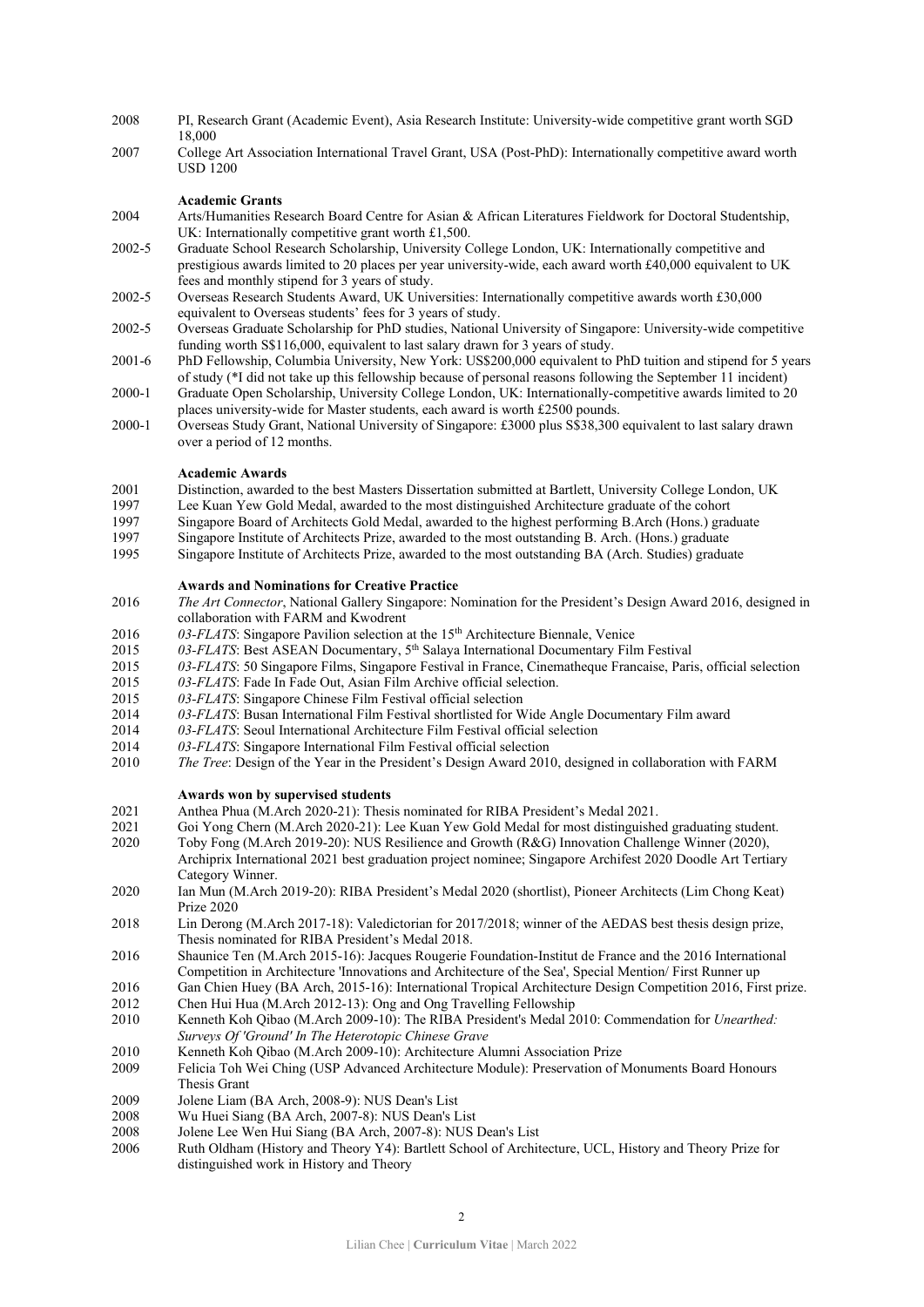- 2005 Ben Clement (History and Theory Y4): Bartlett School of Architecture, University College London, History and Theory Prize for distinguished work in History and Theory
- 2000 Jon Kher Kaw (Y1 Architectural Design, 2000-1): NUS Dean's list (Level Two, Electives)
- 1999 Torrance Goh (Y1 Architectural Design, 1999-2000): NUS Dean's list

# **B Service to Academic Communities and Government Agencies**

#### **Affiliations**

- 2022-23 Co-Director, *Insurgent Domesticities* Network, Centre for the Study of Social Difference, Columbia University https://www.socialdifference.columbia.edu/projects-/insurgent-domesticities
- 2020-22 Fellow, *Insurgent Domesticities* Network, Centre for the Study of Social Difference, Columbia University, NY
- 2020-22 Asia Research Institute (ARI) Asian Urbanism Cluster, NUS
- 2019-22 Fellow, NUS Teaching Academy<br>2018-19 Honorary Senior Research Assoc
- 2018-19 Honorary Senior Research Associate, Bartlett School of Architecture, University College London, London
- 2018 Visiting Fellow, Future Cities Lab, Singapore-ETH Centre
- 2015-18 Asia Research Institute (ARI) Asian Urbanism Cluster, NUS<br>2015- Centre for Family and Population Research, FASS, NUS
- Centre for Family and Population Research, FASS, NUS

#### **Government Agencies**

- 2022-4 National Collection Advisory Panel (NCAP) of the National Heritage Board (NHB), Ministry of Culture, Community and Youth (MCCY).
- 2018-22 Editor, URA/REDAS Singapore public art collection research and publication
- 2014 Art Curator for the National Art Gallery Art Connector with the National Heritage Board (with FARM Architects).
- 2012-14 Art Curator for the Thomson Line Art Programme with the Land Transport Authority (LTA) Singapore.
- 2009 Curatorial and design workshops for the National Art Gallery of Singapore, July-August 2009.

#### **Editorial Boards**

- 2021- Editorial Board Member, *idea journal*, Interior Design/Interior Architecture Educators Association and Architecture Art and Design Research (AADR), Bamberg, Germany.
- 2020- Advisory Board Member for *Bloomsbury Architecture Library*, Bloomsbury Publishing, London, UK.
- 2018- Area Editors Advisory Group for South/East Asia for *The Bloomsbury Global Encyclopaedia of Women in Architecture, 1960-2015* (editors Lori Brown, Syracuse University, and Karen Burns, University of Melbourne), UK
- 2018- Editorial Board Member, *Australian Feminist Studies*, University of, Australia
- 2017- Editorial Board Member, *Architectural Theory Review*, University of Sydney, Australia
- 2008-21 Regional Editor, *The Journal of Architecture*, Royal Institute of British Architects, UK
- 2014-15 Academic Editor, *Singapore Architect*, Singapore

## **Academic Reviewer for Journal Papers and New Book Proposals**

- 2018- *Architecture and Culture*, UK
- 2016/17 *Architectural Theory Review*, Australia
- 2015 Ashgate Architecture list for Asia/Asia Pacific, UK
- 2014 *Interstices: A Journal of Architecture and the Related Arts*, New Zealand
- 2014 *Architectural Research Quarterly*, UK
- 2013 *Gender Place Culture: A Journal of Feminist Geography,* UK
- 2010 *Home Cultures,* University College London, London
- 2009 *Transactions,* Institute of British Geographers and the Royal Geographical Society, UK
- Haecceity Papers, University of Sydney Press, Sydney
- 2009 *Berg*, Oxford

# **Founded Academic Network on Global Domesticity (supported by the HSS seed fund)**

2017 *Situating Domesticities*, with scholars Anoma Pieris (UMelb), Barbara Penner (Bartlett), Catharina Gabrielsson, (KTH), Naomi Stead and Kelly Greenop (Monash), Jane M. Jacobs (Yale-NUS), Hilde Heynen (KU Leuven), Gulsum Baydar and Cansu Karakiz (Yasar), Julieanna Preston (Massey), Anooradha Siddiqi (Harvard), Nisha Mary Mathew (NUS), Teresita Cruz-del Rosario (NUS), Simone Chung (NUS), Jessica Cook (NUS), Mallika Bose (Pennsylvania), Lori A. Brown (Syracuse), Izumi Kuroishi (Aoyama), Eunice Seng (HKU), Mirjana Lozanovska (Deakin), Melany Sun-Min Park (Harvard).

# **C Leadership Positions**

# **NUS**

- 2022 Search Committee Member, Department of Architecture, NUS
- 2021- Co-Leader, Research by Design (RxD) Research Cluster
- 2021 Faculty Teaching Excellence Committee (FTEC)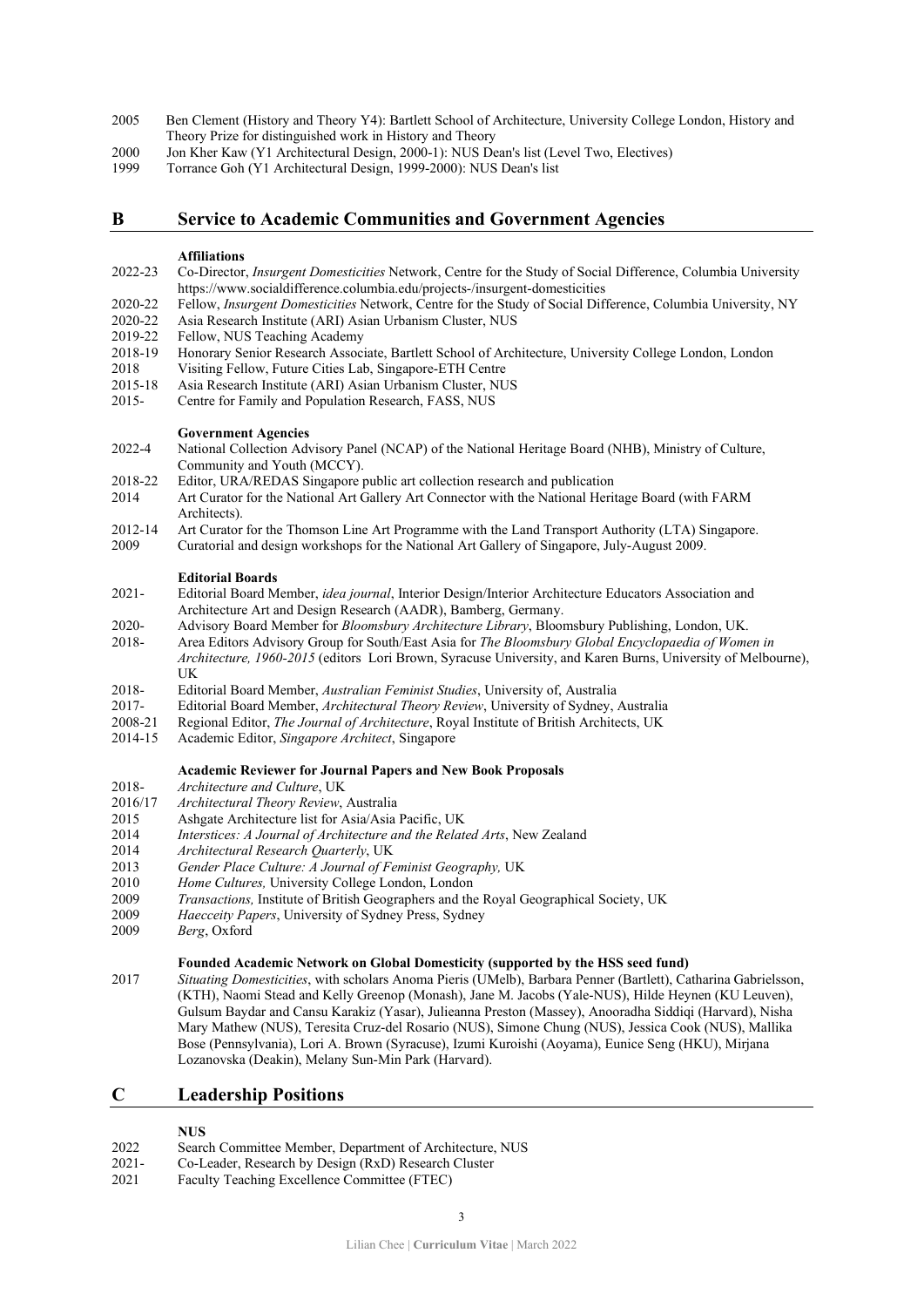- 2019-22 Fellow, NUS Teaching Academy<br>2019-20 Deputy Head (Academic) in charge
- 2019-20 Deputy Head (Academic) in charge of academic, outreach and student exchange matters across 7 academic programmes in undergraduate and masters levels of study
- 2018-19 Department Evaluation Committee (DEC) for Promotion and Tenure<br>2018-19 Faculty Teaching Excellence Committee (FTEC)
- 2018-19 Faculty Teaching Excellence Committee (FTEC)<br>2013-18 Leader, History Theory Criticism (HTC) Researc
- 2013-18 Leader, History Theory Criticism (HTC) Research Cluster<br>2006-9 Coordinator, University Scholars Programme for Architect
- Coordinator, University Scholars Programme for Architecture
- 2006-9 Academic advisor and mentor, University Scholars Programme for Architecture
- 2007-9 Chair, Architecture Aptitude Test Committee

### **D Research**

# **Film**

- 2022 *Objects for Thriving*. Directed by Ian Mun and Lilian Chee based on original concept by Lilian Chee (executive producer, producer, principal investigator), Singapore: NUS & Roving Bun.
- 2014 *03-FLATS*. Directed by Lei Yuan Bin based on original concept and research by Dr Lilian Chee (executive producer, principal investigator) Singapore: NUS & 13 Little Pictures. 90 mins. https://www.03-flats.com/

#### **Books**

- 2022 *Architecture and Affect: Precarious Spaces* (London: Routledge, 2022). Manuscript in preparation.
- 2022 *Remote Practices: Architecture at a Distance* (London: Lund Humphries, 2022). Co-edited with Matthew Mindrup.
- 2015 *Asian Cinema and the Use of Space: Interdisciplinary Perspectives* (New York: Routledge, 2015). Co-edited with Edna Lim.

#### **Design and Art Monographs**

- 2022 *Art in Public Space: Singapore* (Singapore: URA, 2022). Edited by Lilian Chee, with an interview with TK Sabapathy.
- 2012 *Conserving Domesticity*: *Documenting Conservation Houses* (Novarto, California: ORO Editions, 2012).
- 2000 *Singapore: Architecture of a Global City* (Singapore: Archipelago Press, 2000). Co-authored with Robert Powell and Albert Lim.

### **Chapter in Textbook/ Encyclopaedia**

- 2023 "Objects for Thriving: Domesticities of Care." In *Architectures of Care: From the Intimate to the Common,* (ed.) Brittany Utting (New York: Routledge, 2023).
- 2022 "Domesticity, gender, architecture: Locating an expanded field." In *The Routledge Companion to Contemporary Architectural History*, Duanfang Lu, ed. (London: Routledge, forthcoming).
- 2021 "Three Inch Golden Lotus Shoes." In *Extinct: A Compendium of Obsolete Objects*, Barbara Penner, Adrian Forty, Miranda Critchley and Olvia Horsfall Turner eds. (London: Reaktion, 2021).
- 2018 **"**Domestic digressions: Interrogating Singaporean public housing through its literary forms." In *The Routledge*
- *Research Companion to Architecture and Literature*, Jonathan Charley, ed. (London: Routledge, 2018), 37-57. 2017 "Singapore: Architecture, Interior and Landscape." In *The Encyclopedia of Asian Design*, Volume 2 (South and Southeast Asia), Soumitri Varadarajan, ed. (London: Bloomsbury, forthcoming). Co-authored with William S.W. Lim.
- 2013 "The Public Private Interior: Constructing the Modern Domestic Interior in Singapore's Public Housing." In *The Handbook of Interior Architecture and Design*, Graeme Brooker and Lois Weinthal, eds. (London: Bloomsbury, 2013), 199-212.

#### **Chapter in Book**

- 2021 "Weathering the Monsoon: Affective relations." In *Drawing Climate.* (Switzerland: Birkhauser), 52-75.
- 2019 "Reimag(in)ing Domesticity: Film, Architecture and Singapore's Public Housing." In *Making Visible:*
- *Architecture Filmmaking,* Igea Troiani and Hugh Campbell, eds. (London: Intellect Books, 2019), 117-37. 2018 "Domestic digressions: Interrogating Singaporean public housing through its literary forms." In T*he Routledge Research Companion to Architecture and Literature,* Jonathan Charley, ed. (London: Routledge, 2018), 37-57.
- 2017 "Unhousing sexuality: Sexuality and singlehood in Singapore's Public Housing." In *Sexuality and Gender at Home*, Brent Carnell, Rachael Scicliuna, Ben Campkin and Barbara Penner, eds. (London: Bloomsbury
- Academic, 2017), 35-51. 2016 "*03-FLATS*: Domesticity and Singlehood in Architectural Representation." In *Space to Imagine, Room for Everyone*, Wong Yunn Chii, Tomohisa Miyauchi and Teo Yee Chin, eds. (Singapore: DesignSingapore, 2016), 33-40.
- 2015 "Chasing Inuka: Rambling around Singapore through Tan Pin Pin's Films." In *Asian Cinema and the Use of Space: Interdisciplinary Perspectives*, Lilian Chee and Edna Lim, eds. (New York: Routledge, 2015), 59-76.
- 2015 "Asian Cinemas and the Potential of Cinematic Space." In Lilian Chee and Edna Lim (eds.), *Asian Cinema and the Use of Space: Interdisciplinary Perspectives* (New York: Routledge, 2015), 1-18.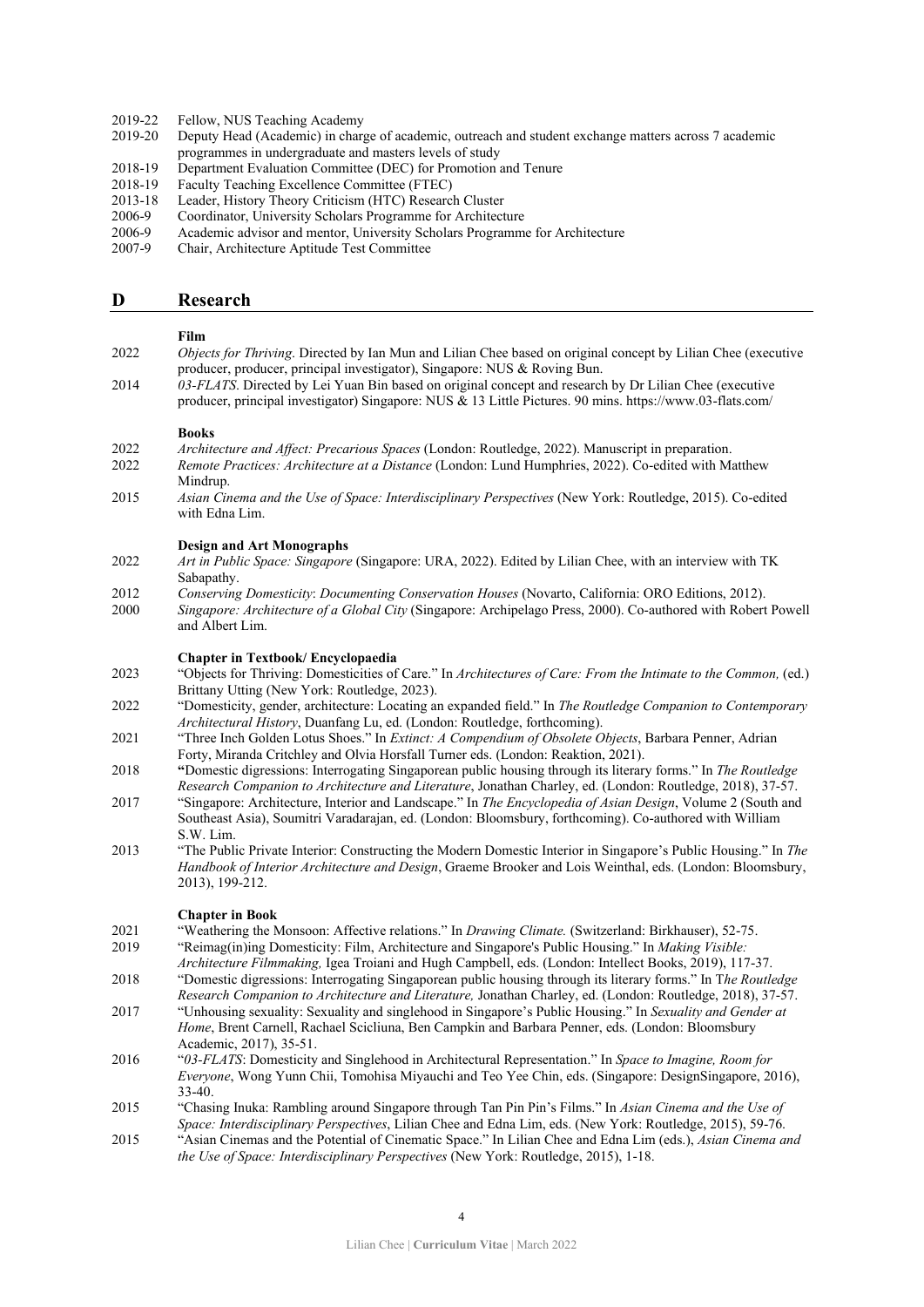- 2014 "Sustaining Publics and their Spaces: William Lim's Writings on Architecture and Space." In *Public Space in Urban Asia*, William S.W. Lim, ed. (Singapore: World Scientific Publishing, 2014), 194-99.
- 2013 "Picturing the Tropics Within: Nature and the Alibi of Art." In *Simryn Gill: Here, Art Grows on Trees*, Catherine de Zegher, ed. (Ghent: MER. Paper Kunsthalle, 2013), 136-55.
- 2012 "Site, Situation, Spectator: Encountering History through Site-Responsive Practices." In *Future Asian Space: projecting the Urban Space of New East Asia*, Limin Hee with Davisi Boontharm and Erwin Viray, eds. (Singapore: NUS Press, 2012), 139-57.
- 2011 "Materializing the Tiger in the Archive: Creative Research and Architectural History." In *Feminist Practices: Interdisciplinary Approaches to Women in Architecture*, ed. Lori Brown (Surrey, UK: Ashgate, 2011), 155-65.
- 2010 "Returning the Critical: Responding to September 11." Co-authored with Wong Chong Thai, Bobby. In *Critical*  Tools: International Colloquium on Architecture and Cities, no. 3, Hilde Heynen and Jean-Louis Genard, eds. (Brussels: La Lettre Volée, 2010), 73-82.
- 2005 "An Architecture of Twenty Words: Intimate Details of a London Blue Plaque House." In *Negotiating Domesticity: Spatial Productions of Gender in Modern Architecture*, Hilde Heynen and Gulsum Baydar, eds. (London: Routledge, 2005), 181-95.

### **Editorial work on Refereed Journal Special Issue**

- 2017 *The Journal of Architecture*, 'Dwelling in Asia,', v.22, no.6, 2017. Co-edited with Eunice Seng.
- 2011 *Singapore Journal of Tropical Geography*, 'Tropical Architecture,' v.32, no.3, 2011. Co-edited with JH Chang and Wong Chong Thai.

## **Refereed Journal Articles**

- 2022 "Insituating the invisible." In "Care and Architecture," Special issue edited by Torsten Lange and Gabrielle Schaad, *GTA Papers* (Spring Issue 2022), forthcoming.
- 2022 Lilian Chee, Silvia Federici and Daniela Ortiz dos Santos, "Domestic Work and the Architecture of
- Emancipation." *Contemporary Feminist Spatial Practice*, *Arch+* v.246, (February 2022), 66-75. 2021 "Studio Culture as Competency: From Pedagogy to Publics." In 'Competency," Special issue edited by Eunice Seng, *Ardeth* #10. Co-authored with Tan Yi-Ern Samuel. Under review.
- 2021 "A shell for living: Situating the HDB in Authorial Discourse". In "Coauthoring," *Log 54*, Special issue edited by Ann Lui and Ana Miljacki. Co-authored with Tan Yi-Ern Samuel. Under review.
- 2021 "The Go-Between: Housing, Domesticity, Affective Still Lifes." In "Housing and the City," *Architecture and Culture*, Special issue edited by Diane Periton and Katharina Borsi. Co-authored with Tan Yi-Ern Samuel. Accepted, under revision.
- 2021 "Art, Affect and the City." *Architecture and Culture*. Uunder review.
- 2017 "Keeping Cats, Hoarding Things: Domestic situations in the public spaces of a housing block." *The Journal of Architecture, RIBA*, 1360-2365 https://doi/org/10.1080/13602365.2017.1362024.
- 2012 "The Domestic Residue: Feminist mobility and space in Simryn Gill's art." *Gender*, *Place & Culture: A Journal of Feminist Geography* 19, No. 6 (2012): 750-70.
- 2011 "Under the Billiard Table: Animality, Anecdote and the Tiger's Performative Significance at the Raffles Hotel." *Singapore Journal of Tropical Geography* 32, no.3 (Special Issue on Tropical Architecture) (2011): 350-64.
- 2011 "Tropicality-in-motion: Situating tropical architecture." *Singapore Journal of Tropical Geography* 32, no.3 (Special Issue on Tropical architecture) (2011): 277-82. Co-authored with J H Chang.
- 2009 "Performing Domesticity: Ma Qingyun's Father's House." In *Haecceity Papers*: *Home and Space*, eds. Daniel Pavlovits and Barbara Penner, v.4, no.2, Spring (2009): 85-118.
- 2008 "Living with Freud." In *Architectural Design (AD) Interior Atmospheres,* ed. Julieanna Preston, April 2008: 78- 81.
- 2007 "A Web in the Garden." *Haecceity Papers*: *Pattern*, eds. Ana Araujo, Jane Rendell and Jonathan Hill, v.3, no.1 (2007): 47-66.

## **Essays in Professional Journals**

- 2015 "Surrendering to Memory, Art and Life: National Gallery Singapore." *Singapore Architect* SA287 (2015): 52-65. Co-authored with Tan Qian Rou.
- 2014 "In for the long haul: The Singapore Sports Hub, its Public, the Spectacle and the Body." *Singapore Architect* 282 (2014): 48-59.
- 2013 "Letters from Home: Reconsidering Representations of Domesticity." *Singapore Architect* 278 (2013): 134-41.
- 2009 "Back-Pocket Architecture: Otherness, Excess and Peter Cook." *Singapore Architect* 251 (2009): 126-31.
- 2009 "Site Situation Spectator: Alternative Readings of Space and History." *Singapore Architect* 251 (2009): 138-45. Co-authored with Hanan Alsagoff.
- 2008 "Architecture, Beyond Building: 11th International Architectural Exhibition, La Biennale di Venezia." In *Singapore Architect* 247 (2008): 60-9.
- 2008 "Site Lines: Re-Engaging Architecture, Art and Authorship." *Singapore Architect* 245 (2008): 84-89.
- 2008 Something in the Air". *Singapore Architect* 243 (2008): 158-63.
- 1998 "Constructing Faith: Review of Grace Methodist Church, Singapore by Architects Vista." *Singapore Architect* 200 (1998): 46-51.
- 1998 "Life In Mono: Review of Cambridge Road Public Housing by CESMA." *Singapore Architect* 199 (1998): 20-7.
- 1998 "Play It Again SAM: Review of the Singapore Art Museum". *Singapore Architect* 198 (1998): 38-47.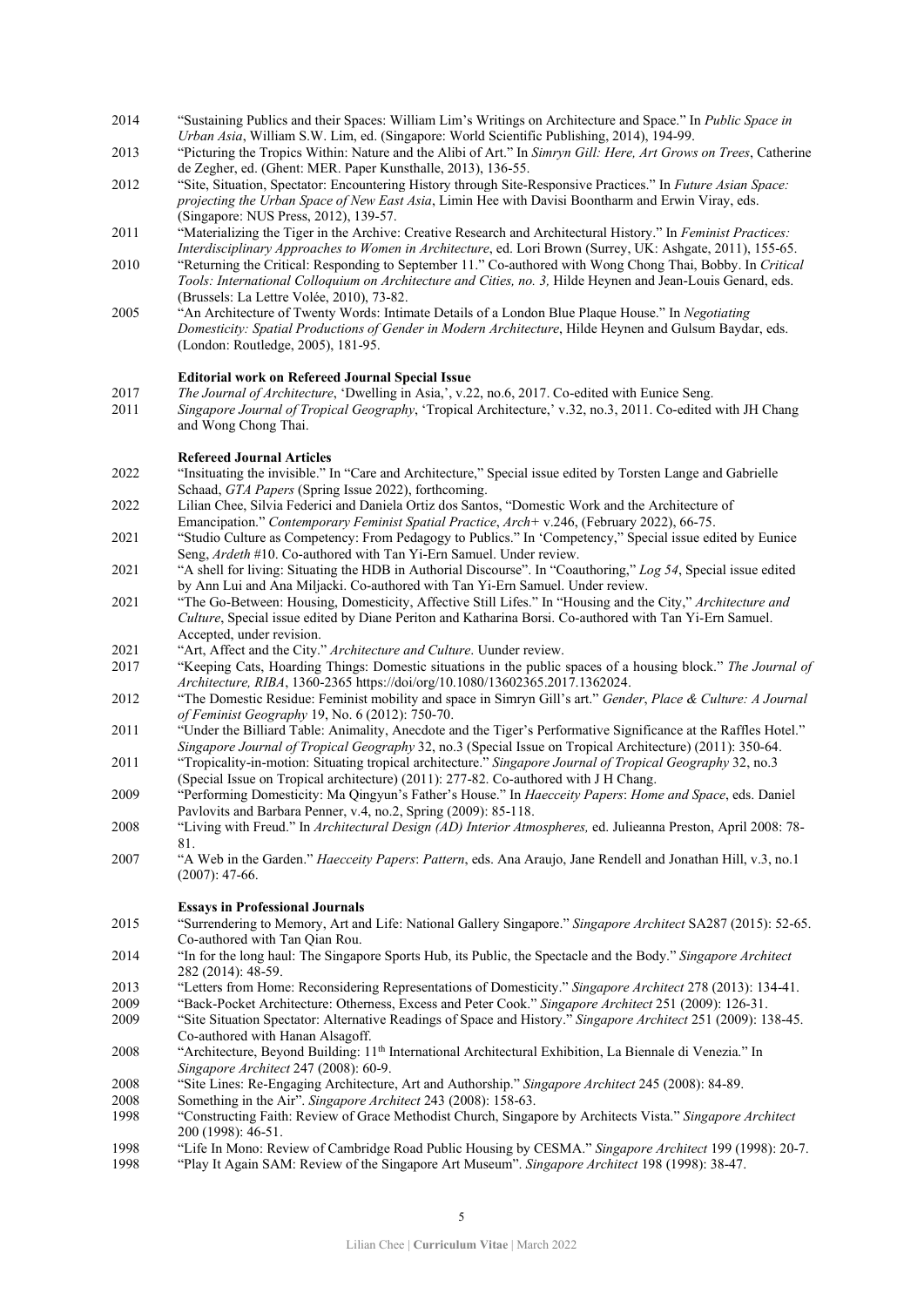1998 "Screen Presence: A Design Review of Cineleisure Orchard by Architects 61". *Singapore Architect* 197 (1998): 21-7.

### **Pedagogical Publications**

- 2013 *Home+Bound: Narratives of Domesticity in Singapore and Beyond* (Singapore: Centre for Advanced Studies in Architecture, Department of Architecture NUS). Co-edited with Melany Sun-Min Park.
- 2013 'Domesticity + Home: Reframing Narratives, Reforming Boundaries'. In *Home + Bound: Narratives of Domesticity in Singapore and Beyond*, edited by Lilian Chee and Melany Sun-Min Park, 10–19. Singapore: Center for the Advanced Studies in Architecture, National University of Singapore, 2013.
- 2013 "Distance and Proximity: Teaching Western Architectural History in the Singapore Context." *CDTL Brief* 16, No.1 (2013): 7-11.
- 2012 *Occupations* (Singapore: Department of Architecture, 2012). Co-edited with Adrian Lai.
- 2010-13 *NUS Design*, Department of Architecture Design Yearbook (Editor-in-chief).
- 2009 "Making History Present," curatorial essay in *Site Situation Spectator 2009* exhibition catalogue (Singapore: NUS Museum, 2009), pp.6-8.
- 2008 "Site Situation Spectator: Curatorial Notes," curatorial essay in *Site Situation Spectator 2008* exhibition catalogue (Singapore: NUS Museum, 2008), unpaginated.
- 1999 "Interventions: Monument to the Machine," in CDTL *Link*, NUS, January 1999, p.10.

#### **Book Reviews**

- 2010 "Magical Living". Review of *Singapore Houses* by Robert Powell. *Singapore Architect* 254 (2010): 168-72.
- 2009 "Life with meaningful objects." Review of *The World of Madelon Vriesendorp: Paintings/Postcards/Games*. *The Journal of Architecture* 14, no.1 (2009): 149-55.
- 2007 "Pillow Talk." Review of *The Housewife and the Architect* by Frances Stark. *The Journal of Architecture* 12, no.3 (2007): 333-7.

### **Art/Architecture Catalogue Essays**

- 2015 "Surrendering to Memory, Art and Life." In *The Making of National Gallery Singapore*, Pauline Ang, ed. (Singapore: National Gallery Singapore, 2015), 128-133. Co-authored with Tan Qian Rou.
- 2010 "Flat Living: In Pursuit of Singapore's Public Housing." In *1000 Singapores: A Model of the Compact City*, Khoo Peng Beng, Belinda Huang, Erik G. L'Heureux and Florian Schaetz, eds. (Singapore: Singapore Institute of Architects, 2010), 189-201.
- 2009 "Domesticity and Monumentality: Reconsidering the Peranakan House." In *Of Fingerbowls and Hankies: Chris Yap Voyeurs through the Baba House* (Singapore: NUS Museum, 2009), 18-27.
- 2008 SUPERGARDEN, catalogue of the Singapore Pavilion at the 11<sup>th</sup> International Architecture Exhibition, Venice Biennale (Singapore: DesignSingapore Council, 2008).
- 2008 *Envelop*, an interview with Kwodrent and FARM (Singapore: WORM, 2008), catalogue for exhibition at the RMIT Gallery, Melbourne, Australia as part of the "State of Design" Victoria Festival (July-August 2008), 22-7.
- 2007 "Housekeeping: Domestic Views by Simryn Gill and Tino Djumini." In *Picturing Relations: Simryn Gill and Tino Djumini* (Singapore: NUS Museum, 2007), 24-31.

#### **Essays in Artist Books**

- 2013 "Three Flats." In *Corridors: Notes on the Contemporary (No.1 Solitude)* ed. Michael Lee (Berlin: Kunstlerhaus Bethanien, 2013), 34-7.
- 2008 "HouseWork." In *Preoccupations: Things Artists Do Anyway*, Cornelia Erdmann and Michael Lee Hong Hwee, eds. (Hong Kong: Studio Bibliotheque and laiyan projects, 2008), 44-5.
- 2008 "The Impediment of Conscience." in *Foundations: The Consolations of Museology*, ed. Nadim Abbas (Singapore: WORM and Studio Bilbliotheque, 2008), 15-26.
- 2007 "Divine Library: Building an Unseen Monument." In *Documents: The \$100,000 gallery of art,* Lilian Chee and Michael Lee, eds. (Singapore: WORM, 2007), 18-21.

#### **Collaboration in Artist Books**

- 2007 *Documents: The \$100,000 gallery of art* (Singapore: WORM, 2007). Co-edited with Michael Lee.
- 2007 *My Artists* (Singapore: WORM, 2007). Co-edited with Tang Ling Nah.

#### **Media releases: interviews and features**

- 2021 Justin Ong, "The Big Read: Screen time all the time the unspoken effects of Covid-19 on digital addiction", *TODAY Online*, 10 October 2021.
- 2021 Ann Deslandes. "Intersectional feminism for a sustainable future." *FuturArc Women in Architecture* 73, no. 2 (2021): 14-15.
- 2020 Lance Alexander and Melanie Oliveiro*. Singapore Today* radio programme Channel News Asia 28 December 2020. Radio interview on the future of infrastructure and architecture in a post-COVID world.
- 2019 Shivani Vora. "Raffles Singapore gets a Makeover." *The New York Times International Edition*, 8 August 2019. http://iht.newspaperdirect.com/epaper/iphone/homepage.aspx#\_articleb81ab62f-51dd-43d1-baa4-13cce2b4accc
- 2019 Ronald Lim and Razvan Ghilic Micu. "Be Agile." Interview, *The Singapore Architect* 16.<br>2019 John Lui. "Multi-stoired HDB Homes". In *The Straits Times*. 8 August 2019.
- 2019 John Lui, "Multi-stoired HDB Homes". In *The Straits Times*, 8 August 2019.<br>2017 **Collary and Strain Collary August** 2017 **Collary 2017 Collary 2017 Collary 2017**
- "Q&A with the headliners of Archifest's Women & Architecture." Interview by Chiquit Brammall,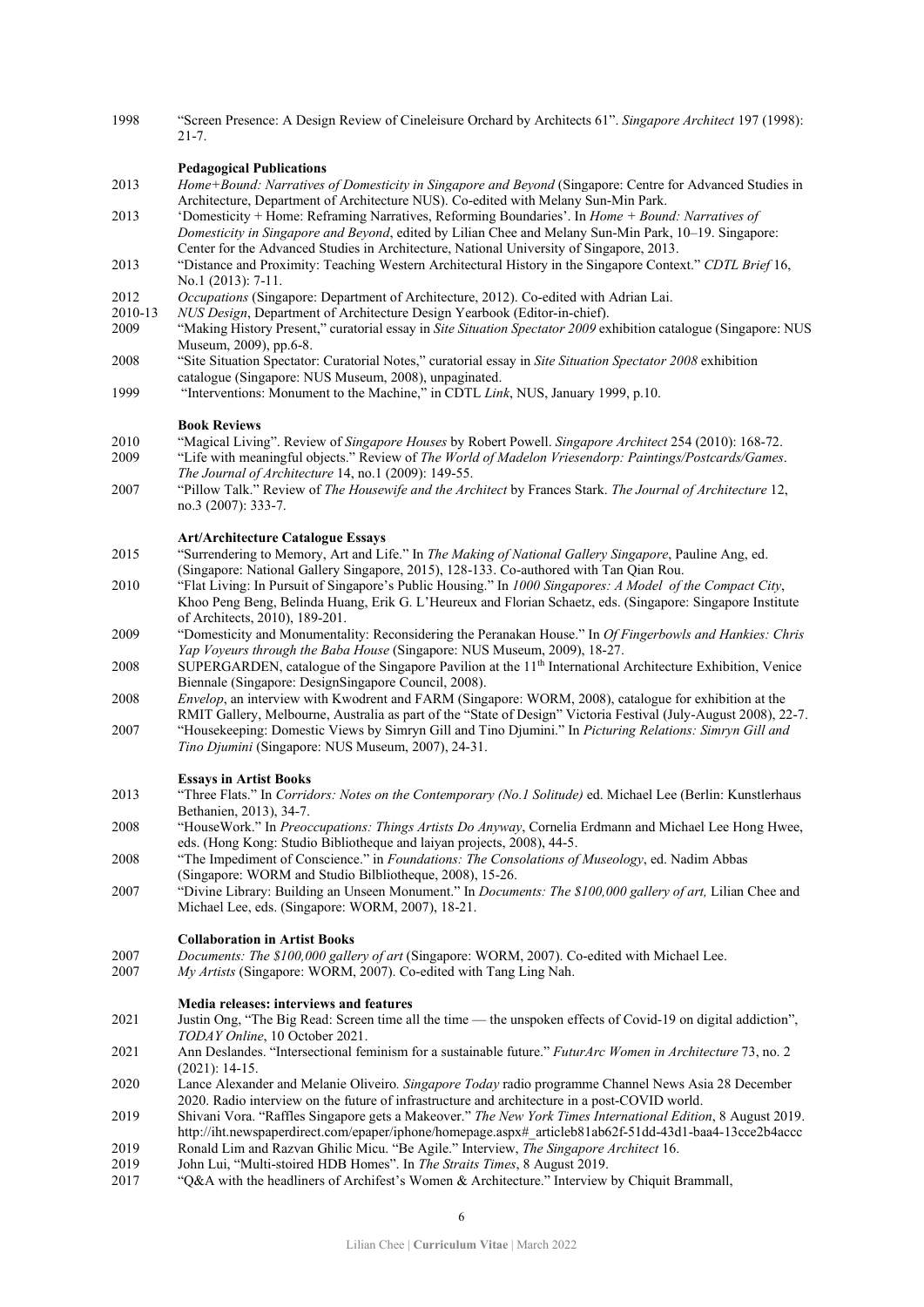#### *Houzz Singapore*.

- 2015 Lilian Chee. "Singapore/Aboard on 03 FLATS." Interview by Kilo Collective, *Kilo Collective*.
- 2015 Domestic Resistance, interview by Reorient Express[; https://www.youtube.com/watch?v=VOzgQkKFAP8](https://www.youtube.com/watch?v=VOzgQkKFAP)
- 2017 "Rethinking the City: film documentaries reflecting urban dynamics', curated by Dr Marc Glode (Germany), film curator and visiting scholar, NTU ADM/CCA Singapore.
- 2016 "Pavilion of Singapore at Biennale Architettura 2016: Space to Imagine, Room for Everyone." In *Archeyes*.
- 2016 Samuel Spencer, "Singapore Open Their Community-Focused Pavilion at Venice Architecture Biennale 2016." In *Blouin Artinfo*, 26 May 2016.
- 2016 Screening programme at the Projector Singapore, *The Straits Times*, 6 August 2016.
- 2016 Anusha Khrishnamoorthy, "Looking at Singapore from the inside", *TODAY Online*, 11 May 2016.
- 2016 DesignSingapore Council. "Pavilion of Singapore at the 15th International Architecture Exhibition Shines the Spotlight on Citizens' Creative Actions." Media release, 11 May, 2016.
- 2015 Ruyi Wong, "Lonely Buildings". In *Pipeline: The Photography Journal*, July-August 2015.
- 2015 "At home in our ASEAN community". In the *Nation Newspaper*, 31 March 2015.
- 2014 Yip Wai Yee and John Lui, '10 Local Movies to watch out for in 2015". In *The Straits Times Review*, 26 December 2014.
- 2014 John Lui and Boon Chan, "Unearthing Tales of Home". In *The Straits Times*, 4 December 2014.
- 2014 "Singapore Panorama: 10 Local Films to Watch". In *Lianhe Zaobao*, 2 November 2014.

# **E Conference: Presentations and Committees**

#### **Invited Speaker**

- 2022 'Domestic alliances' in *Domestic objects, public housing*, Architecture, Art, Design colloquium, London Metropolitan University, 6 April 2022.
- 2022 'Living high up'. Keynote, *The Highrise Colloquium*, Melbourne Design Week, 22 March 2022.
- 2022 'Film in architectural research'. Guest speaker, *Critical Spatial Practice: Site-Writing*, led by Jane Rendell, Polly Gould and David Roberts, Bartlett, UCL, 17 March 2022.
- 2021 'Researching Domesticity'. Keynote at the online international doctoral workshop *Approaching Research Practice in Architecture*, BauHow5 Alliance of universities (TU Delft, TU Munich, Chalmers, KTH, UCL), 13 October 2021.
- 2021 'The Go-Between' at the *Opening Roundtable, Cultural Studies in Singapore Virtual Conference*, Inter-Asia Cultural Studies Society Association, NUS, 27 July 2021.
- 2021 'Thinking about Domesticity in Design' online design research lecture at the Aarhus School of Architecture, 19 March 2021.
- 2019 'Domesticating the Tropics: Ruler, ruled and the unruly'. Keynote at the *Architectures of the Novel* (coorganized by Duke/Brown/ Oxford Universities Faculty of English for Novel: A Forum on Fiction colloquium), St John's College, University of Oxford, UK, 21 June 2019.
- 2019 'Cows, Chickens, Fruit Trees: From the Farm to the Block,' *First Storeys: Challenging the Nuclear Family* in The Future of Our Pasts, Yale-NUS, 9 March 2019.
- 2018 'The Sea and its Edges,' FCL, ETH Centre Singapore Lunchtime Lectures, 4 October 2018.
- 2018 'Affect in architecture: 03-FLATS,' *Behind Closed Doors: The secret life of home in Singapore*, ARI Asia Trends 2018, The National Library, 12 April 2018.
- 2017 'Chasing Inuka: Rambling through Singapore in Tan Pin Pin's films,' *Discipline the City* Salon Lectures, The Substation Singapore, 6 October 2017.
- 2016 'Affecting Architecture: Shifting Agencies and Arguments,' *Spaces of Transition: Globalisation, transnationalism and urban change in the Asia-Pacific*, University of Melbourne, 5 July 2016.
- 
- 2016 '*In Media Res*: Land, Ground and Landscape in Bukit Brown', *Urban Nature*, Future Cities Lab-ETH, 23 June 2016.
- 2016 '03-FLATS: Screening and dialogue,' *Yale-NUS Urban Speaker Series*, Yale-NUS, 10 March 2016.
- 2015 Asian Film Archive's Fade in/Fade Out Public Film Programme 2015, film screening of *03-FLATS* and dialogue, Marine Parade Public Library, Singapore, 17 October 2015.
- 2015 'Designing for the Other 99 Percent: Trajectories in Singapore Architecture,' Cultural and Contextual Studies Design Seminars: Design in the Southeast Asian Context, LASALLE College of the Arts, Singapore, Faculty of Design, LASALLE, 6 August 2015.
- 2015 *03-FLATS:* Screening and dialogue, Asia Research Institute-FASS Cities Cluster of the Faculty of Arts and Social Sciences, NUS, 4 May 2015.
- 2015 'Strange Conversations: Simryn Gill's Art and its Affective Space,' Centre for Contemporary Art (CCA-NTU) Public Programmes Detour Series in conjunction with *Simryn Gill: Hugging the Shore exhibition*, CCA-NTU, 24 April 2015.
- 2015 'Reimagining Domesticity: Film in Architectural Research,' Bartlett School of Architecture, UCL, London, 25 February 2015.
- 2015 'Making 03-FLATS: Architecture, Domesticity and Film,' Berlage Institute, Delft University, Delft, *The Good Life* Public Lecture Series, 20 February 2015.
- 2014 'Performative Landings: Singapore, Land, its Past and the Future', *Spaces of Resistance* Lecture Series, ETH Zurich, 24 September 2014.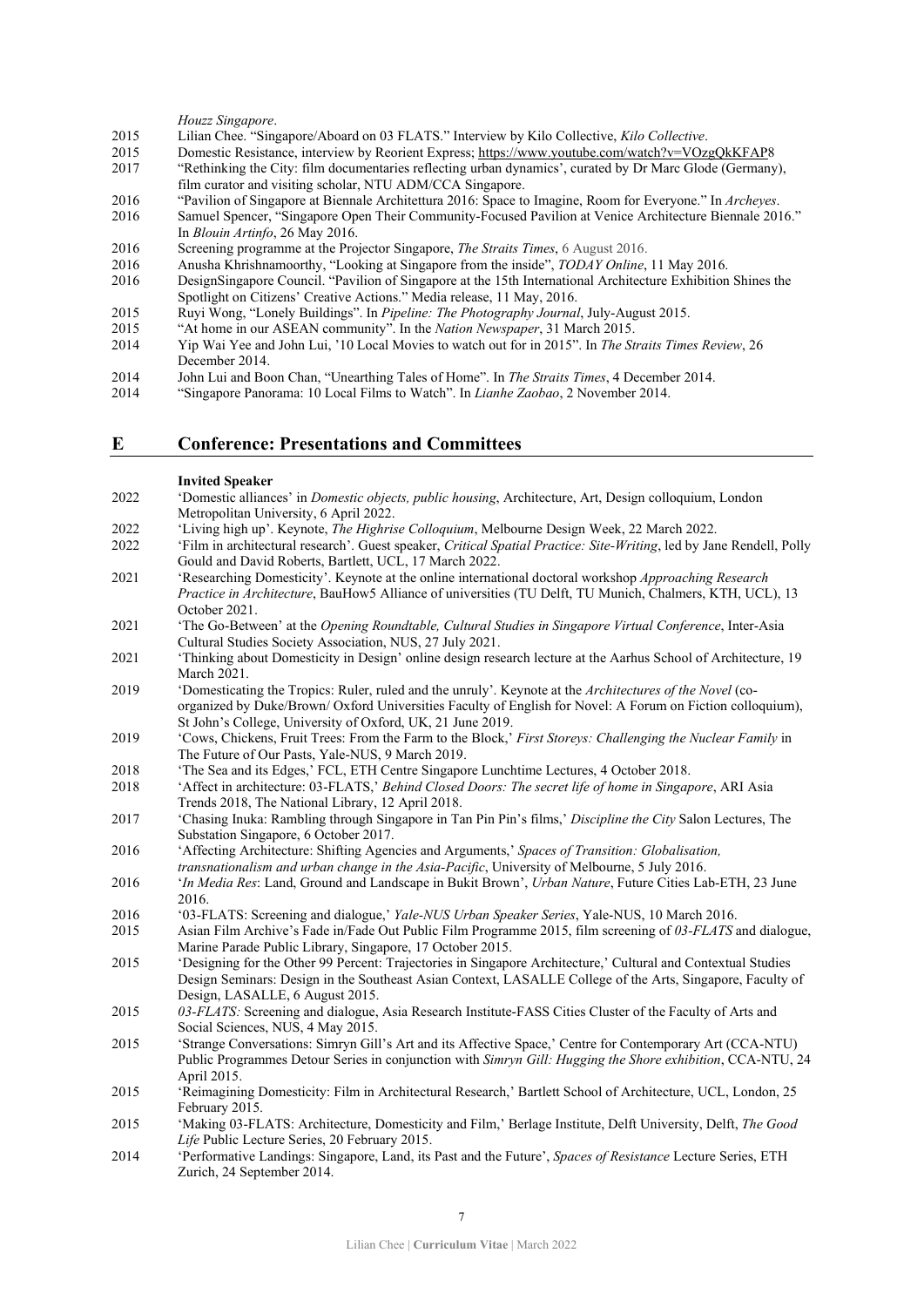- 2014 'Contrapunctal Alliances: Reconsidering Domesticity through Architecture and Film, *Writing Lab* 2014 talk series *History and its Currency: Archives, Anecdotes, Contemporary Practice*, NUS Museum and National Arts Council, 20 March 2014.
- 2013 'Letters from Home', at *Spaces of Change Lecture Series 2013*, organized by Future Cities Lab, Singapore-ETH Centre, 28 March 2013.
- 2012 'I live alone': 3 case studies in the Singapore public housing context, at ROJAK London, Pop-Up Singapore House, London season, 23 September 2012, Dorset Square, London, UK.
- 2012 'Curating architecture', at *Curating Lab Curatorial Roundtable 02*, organized by NUS Museum in collaboration with National Arts Council of Singapore, Lorong 24A Geylang, 18 August 2012.
- 2012 'What's at stake in an architecture exhibition?' at *Curating the Nation* lecture series (1 Jan 1 May 2012), 16 February 2012, NUS Museum, Singapore.
- 2009 'I feel the earth move: Traversing Singapore Ground' at The Bartlett Architecture and Interdisciplinary Seminars 'Architecture & Travel: Perception, Attraction, Mobility', 23 October 2009, Bartlett School of Architecture, UCL, London.

2009 'Domesticity and Monumentality: Reconsidering the Peranakan House' at the Museum Colloquium and Book Launch *Performing the Peranakan* organized by NUS Museum (March 2009).

- 2008 'The Evidence of Experience: The Billiard Room and its Animals' at the Asia Research Institute Cultural Studies Cluster - Work in Progress Lectures, 4 Jun 2008, NUS Bukit Timah Campus, Singapore.
- 2004 'Architectural History and Psychoanalytic Theory', at the Bartlett Architectural History Lecture Series, 20 October 2004, Bartlett School of Architecture, UCL, London, UK.

#### **Paper Presentations**

- 2021 "Insinuations of intimate non-histories," at *Caregiving as Method*: *Repair, SAH Connects,* Society of Architectural Historians, [https://www.sah.org/conferences-and-programs/sah-connects/2021/caregiving-as](https://www.sah.org/conferences-and-programs/sah-connects/2021/caregiving-as-method)[method,](https://www.sah.org/conferences-and-programs/sah-connects/2021/caregiving-as-method) 17 September 2021.
- 2021 'The Go Between: Embodying affect in the Architectural discourse of housing,' at *Gender and Infrastructure: Intersections between Postsocialist and Postcolonial Geographies,* Bartlett UCL, 4-5 March, 2021.
- 2020 'Amidst…: Afterimage, Affect, Architecture,' at *Remote Practices: Architecture in Proximity*, National University of Singapore and The University of Sydney, 8-9 October, 2020.
- 2020 'Singapore's coasts, the whale and the museum,' at *Interdisciplinarity, critique and risk: New directions in urban and architectural histories in and of Asia*, Society of Architectural and Urban Historians of Asia, 21 August 2020.
- 2019 'The Archipelagic Distance: The Sea and its Dialectical Image,' at *SAHANZ Distance Looks Back*, University of Sydney, 11-13 July 2019.
- 2019 'In the Middle of…*:* Architectural Discourse Through Affect,' at *Fielding Architecture: Feminist Practices for a Decolonized Pedagogy*, Brighton University, 24-25 June 2019.
- 2019 'Domesticating the Tropics: Ruler, ruled and the unruly' at the Architectures of the Novel (co-organized by Duke/Brown/ Oxford Universities Faculty of English for Novel: A Forum on Fiction colloquium), St John's College, University of Oxford, UK, 21 June 2019.
- 2018 'In the Midst of Things: Affect and Architectural History at Bukit Brown,' at *A World of Architectural History* international conference, Bartlett, UCL , London, 2-4 November 2018.
- 2017 'Affective Domesticities: Architecture, Literature and Affect,' *Situating Domesticities: Tracing Emerging Trajectories*, National University of Singapore, Singapore 7-8 December 2017.
- 2016 'After the Last Train: Narrating the tentative monument through Simryn Gill's Tanjong Pagar Railway Station,' *SAHANZ Gold*, University of Melbourne, Australia, 6-9 July 2016. Published in *Proceedings of the Society of Architectural Historians, Australia and New Zealand* Volume 33, AnnMarie Brennan and Philip Goad eds., (Australia: SAHANZ, 2016), pp.122-33.
- 2016 'We are making a map: Becoming ground at Bukit Brown', at Urban Nature Seminar Programme, FCL-ETH Singapore, 23 June 2016.
- 2015 '"Let's show it for what it is": Affect, Architectural Discourse and the case of Singaporean Land Reclamation,' *Production Sites: Resituating the Culture of Architectural Knowledge*, University of Sydney, Australia, 29-30 Oct 2015.
- 2015 'Architecture, Feminism, Gender: Relevance and Resilience in the Southeast Asian Context', at *1st Southeast Asia Architectural Colloquium (SEAARC) Symposium*, Department of Architecture, NUS, Singapore.
- 2013 'Representations of Spatial Justice at Home: An Architectural Perspective from Singapore', at *Spatial Justice in Singapore* workshops, organized by the Lee Kuan Yew School of Public Policy in collaboration with Asian Urban Lab, National University of Singapore Bukit Timah Campus, Singapore.
- 2012 'A different calculator: Politics, dissidence and the architecture of Tay Kheng Soon', at *Architecture and the paradox of Dissidence*, the 9th Architecture Humanities Research Association Conference, London Metropolitan University, London, UK.
- 2010 'Forest: Revisiting the Spaces of Tropical Nature' at *Sexuate Subjects: Poetics, Politics and Ethics Conference*, Bartlett School of Architecture, UCL, London, UK (abstract accepted, could not travel – on maternity leave).
- 2010 'I feel the earth move: Traversing Singapore Ground', at *Performing Space in Asian Film: Interdisciplinary Perspectives,* International Workshop at the Asia Research Institute, NUS Singapore.
- 2009 'I feel the earth move: Spatial Translations at Home', at *Architecture & Travel: Perception, Attraction, Mobility*, The Bartlett Architecture and Interdisciplinary Seminars, Bartlett School of Architecture, UCL, London.
- 2009 'Ambivalent Modernism: Asia, Architecture and Ma Qingyun's Father's House', for the panel 'Modern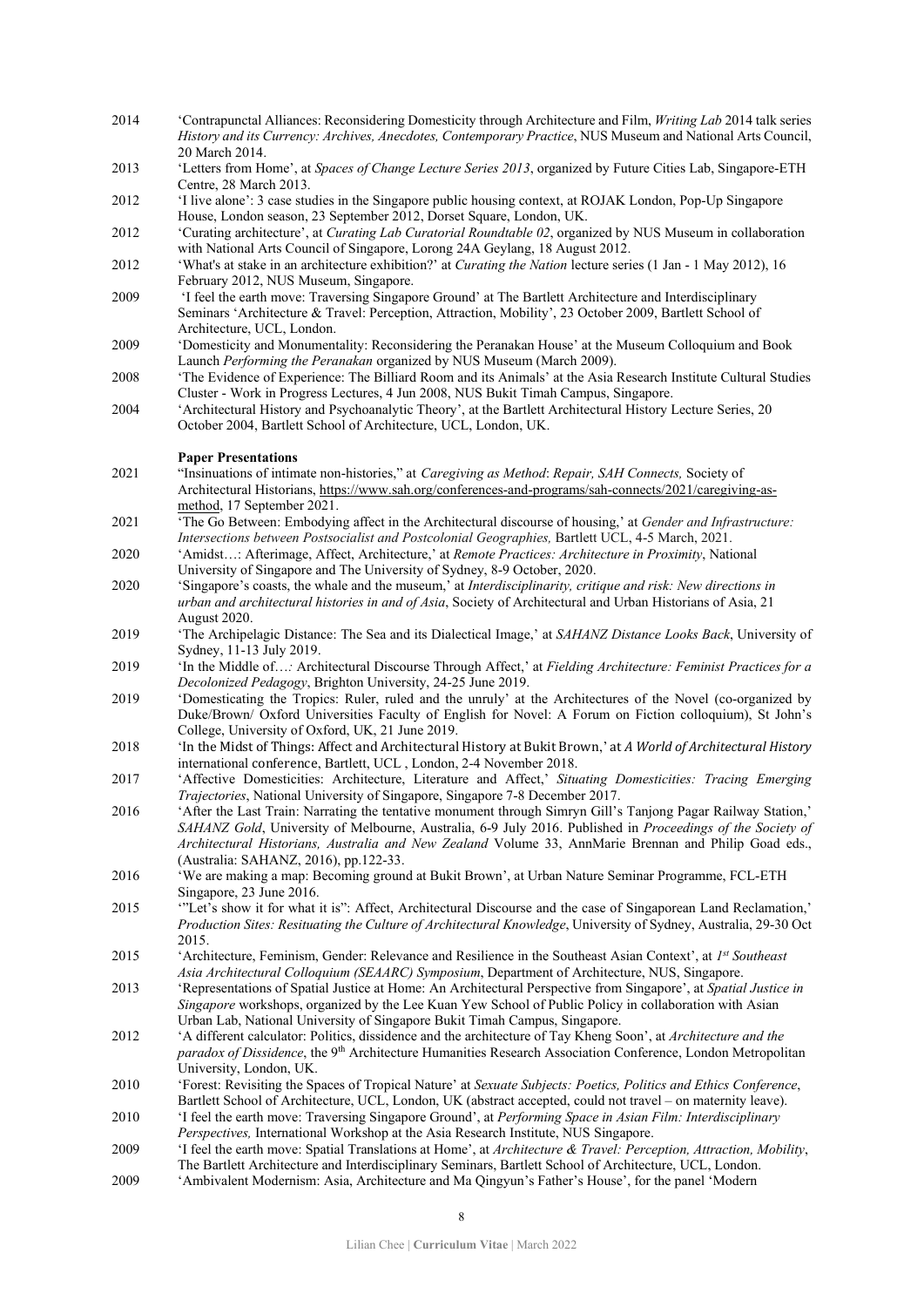Architecture in East Asia: Regionalism/Transnationalism', at the College Art Association annual conference, Los Angeles, USA.

- 2007 *Occupying Architectural Histories* for 'Nations and Imaginations', EUROSEAS 2007, Naples.
- 2007 *Occupying Architectural History: Subjects, Methods and Trajectories in the Singapore Context*, for 'Narrating the Nation: Thirty Years of "A History of Singapore"', The Asian Studies Centre, St Anthony's College, Oxford University, UK.
- 2007 *Lexicon for an Architectural Subject: Subjectivity, Experience and the Intimate Encounter,* for 'Detecting Architecture', College Art Association Annual Conference, New York.
- 2005 *Hotel Stories: Writing Through the Fabric of the Raffles Hotel* for 'The City and Literature Project: Urban Futures' conference organized by AHRB Centre for Asian & African Literatures, University of London, London.
- 2004 *'I am Telling in Between These Spaces': Intimacy in Architectural Discourse* for 'Memory, Haunting, Discourse/Discourse, Haunting, Memory' conference organized by the Department of English, Karlstad University, Sweden.
- 2004 *Intimate Spacing: Detective Fiction and Travel Writing in a Colonial Hotel* for Architectural Humanities Research Association (AHRA) Inaugural Conference, Westminster University, London.
- 2003 [re]Turning the Critical: Responding to September 11 *for 'Critical Tools', Third Biennial Colloquium for Network of Theory, History and Criticism in Architecture (neTHCA), Brussels.*
- 2002 *The Purloined Museum: The Gendering of 20 Maresfield Gardens* for 'Additions to Architectural History', 19th Annual Conference of the Society of Historians Australia and New Zealand, Brisbane.
- 2002 *Caught between the Gutter and the Stars: The City and its Bodies* for 'The Penang Story', an international conference to support Penang's application as a World Heritage site, Penang, Malaysia.
- 2002 *Cracking it Wide Open: Loosening the Boundaries of Architecture* for ''Southern Crossing', 6th Australasian History and Urban Planning Conferences, University of Auckland, New Zealand
- 2000 *Voids: The Representation of Tradition in the Urban Landscape of Singapore* for 'The End of Tradition', 7th IASTE, Trani, Italy.

## **Conferences Convened**

- 2021 'Reframing Public Heritage: The Whampoa Archive', Online Symposium, DoA NUS with NHB and the Tsao Foundation, Convener with A/P Thomas Kong, 16 October 2021.
- 2021 *'*Research by Design': Promise, Anxiety, and Insecurity in Academia'. Online symposium. Convener with Erik L'Heureux FAIA (NUS), 25-25 February 2021.
- 2020 'Remote Practices: Architecture in Proximity,' Convener with Dr. Matthew Mindrup (University of Sydney), 8-9 October 2020.
- 2018 'Making + Scholarship,' Research by Design Symposium, National University of Singapore, 17 January 2018.
- 2017 'Women and Architecture: Conversations on the Discipline,' in ArchiFest 2017, Singapore of Institute of Architects, 12 October 2017.
- 2017 'Types' in 'Modernity's Other: Disclosing Southeast Asia's Built Environment across the colonial and postcolonial world,' at the 2<sup>nd</sup> Southeast Asia Architecture Research Collective (SEAARC) symposium, Department of Architecture, NUS, 5-6 January 2017.
- 2016 'Screen Sensibilities,' at *Hard State, Soft City: The Urban Imaginative Field in Singapore*, Asia Research Institute, 17-18 March 2016.
- 2015 'The Only Way is Up,' panel held in conjunction with SHELTERED exhibition at the National Library Singapore, Visitors Briefing Room, 6 November 2015.
- 2015 'Dwelling in Asia: Between Housing, Domesticity and Architecture,' at the Society of Architectural Historians Conference, Chicago. Co-chaired with Dr Eunice Seng (Hong Kong University), April 2015.
- 2015 'Architecture and Constructs of Culture,' at the inaugural 1st Southeast Asia Architecture Research Collective (SEAARC) symposium, Department of Architecture, NUS, 8-9 January 2015.

## **Conference Committees**

- 2021 'Reframing Public Heritage: The Whampoa Archive', Online Symposium, DoA NUS with NHB and the Tsao Foundation, Convener with A/P Thomas Kong, 16 October 2021.
- 2021 *'*Research by Design': Promise, Anxiety, and Insecurity in Academia'. Online symposium. Convener with Erik L'Heureux FAIA (NUS), 25-25 February 2021.
- 2020 'Remote Practices: Architecture in Proximity,' Convener with Dr. Matthew Mindrup (University of Sydney), 8-9 October 2020.
- 2018 'Displacement and Domesticity since 1945: Refugees, migrants and expats making homes,' KU Leuven, Brussels, organized by Prof Hilde Heynen. Scientific committee member, 28-29 March 2019.
- 2017 'Situating Domesticities in Architecture,' Department of Architecture, NUS. Principal Investigator and co-chair, with Dr Jessica Cook and Dr Simone Chung, 7-8 December 2017.
- 2017 Panel reviewer for 'Asia as Method,' the Society of Architectural and Urban Historians Asia (SAUH Asia) 2<sup>nd</sup> annual meeting, organized by the Centre for Asian & Middle Eastern Architecture (CAMEA), School of Architecture and Built Environment, The University of Adelaide, July 2017.
- 2010 'Performing Space in Asian Film,' Asia Research Institute International Roundtable. Co-chair for roundtable with Dr Edna Lim (NUS) and Dr Charles Leary (ARI), February 2010.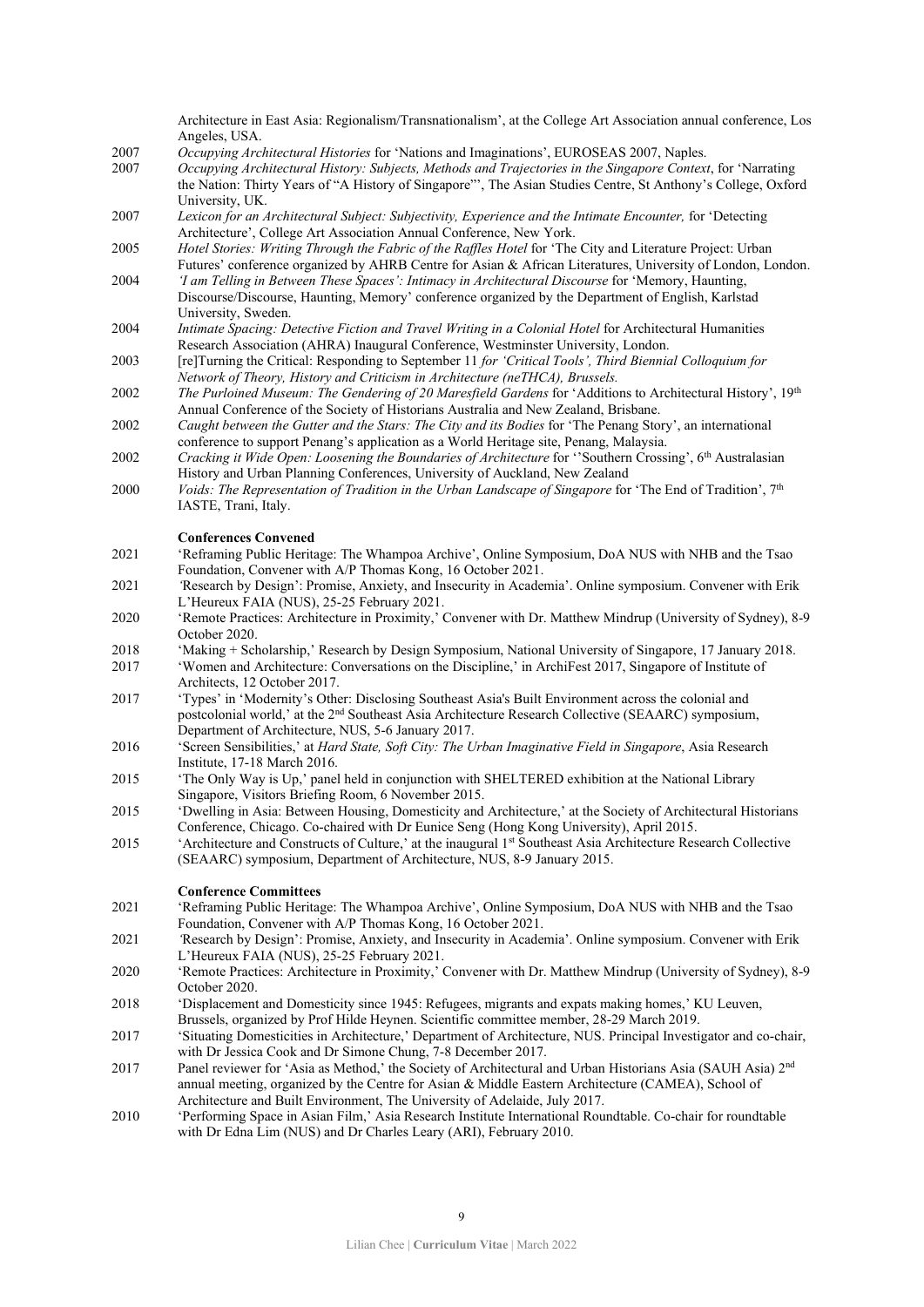#### **Invited Respondent**

- 2022 *Following Norberg-Schulz: An Architectural History through the Essay Film*. In conversation with Anna Ulrikke Andersen, Jane Rendell and Claire Thomson, UCL, 15 March 2022.
- 2021 *Women in Design*, Archifest, 17 October 2021.
- 2017 *Architecture and Women*, Archifest, 12 October 2017.
- 2014 Future Cities Lab Symposium Module VI, ETH Zurich, under Prof Marc Angélil, 25 September 2014.
- 2014 *Asia in Motion: Heritage and Transformation* (Association of Asian Studies conference) for panel chaired by Dana Arnold, "Heritage and Transformation in Asian Cities: The Role of the Public Park, 1887-2014", July 2014.
- 2014 "Singapore Dreaming," Asian Urban Lab Think Tank committee on creativity, vibrancy and sustainability for the Asian City of the future, ongoing.
- 2013 Respondent for keynote lecture by Edward Soja in "Spatial Justice in Singapore" organized by the Lee Kuan Yew School of Public Policy in collaboration with Asian Urban Lab, January 2013.
- 2013 "Public Space in Urban Asia" workshop organized by Asian Urban Lab, May 2013.

# **F Key Teaching Responsibilities**

#### **Leadership Academic Positions at Department of Architecture, NUS**

- 2021- Co-Leader, Research by Design (RxD) Research Cluster
- 2021 Faculty Teaching Excellence Committee
- 2019-20 Deputy Head (Education): Handling academic, outreach and student exchange matters across 7 academic programmes in undergraduate and masters levels of study.
- 2018-19 Faculty Teaching Excellence Committee
- 2013-18 Leader, History Theory Criticism (HTC) Research Cluster
- 2015 Design Leader, Level Two Design Studio
- 2013-15 Deputy Design Leader, Level One Design Studio
- 2007-16 Module Leader, History and Theory of Western Architecture AR3222/AR2222
- 2010-13 Editor-in-chief, *NUS Design*, Department of Architecture Design Journal
- Coordinator, University Scholars Programme for Architecture
- 2006-9 Academic advisor and mentor, University Scholars Programme for Architecture
- 2007-9 Chair, Architecture Aptitude Test Committee

#### **Administrative Committees at NUS**

- 2013-16 Member, Tun Tan Cheng Lock Centre for Asian Architecture and Urban Heritage Committee
- 2008-9 Member, Publicity Committee, Department of Architecture
- 2007 NUS Museum Arts Festival Selection Committee

### **Teaching Appointments**

- 2017- Associate Professor, Department of Architecture, NUS<br>2007-17 Assistant Professor, Department of Architecture, NUS
- Assistant Professor, Department of Architecture, NUS
- 2003-6 Teaching Fellow, Bartlett School of Architecture, University College London, UK
- 2003-6 Writing Learning Mentor, Bartlett School of Architecture, University College London, UK
- 1998-2002 Senior Tutor, Department of Architecture, NUS
- 1997-8 Part-Time Design Tutor, Department of Architecture, NUS

#### **Visiting Critic**

- 2015 Visiting critic, Bartlett School of Architecture PhD Film-Architecture seminar, UCL, London<br>2014 Instructor, Micro teaching Session for the Teaching Assistants Programme. Centre for Develo
- Instructor, Micro teaching Session for the Teaching Assistants Programme, Centre for Development of Teaching and Learning, NUS
- 2014 Visiting critic, ETH Architecture postgraduate research and exhibition, ETH, Zurich
- 2013 Studio Jury, Architectural Association, Visiting Summer School in Singapore
- 2010 URA-CUBE Architectural Outreach Programme, Singapore
- 2007 Visiting critic and co-organizer of Year 2 and 3 exchange studios from Westminster University (UK) to the Department of Architecture, NUS
- 2004-5 Studio Jury, Delft School of Architecture, The Netherlands<br>2004-5 Studio Jury, School of Architecture, Nottingham University
- Studio Jury, School of Architecture, Nottingham University, UK
- 2004-5 Studio Jury, School of Architecture, University of East London, UK
- 2002-6 Resident architectural critic at Bartlett School of Architecture to: Unit 12, Jonathan Hill and Elizabeth Dow; Unit 10 CJ Lim and Christine Hawley, and Project X Barbara Penner.

# **Academic Modules Taught**

# **Graduate Modules**

- 2022- AR5955 Domestic Capital and Workaround: An experimental studio-seminar 2020- AR5802 M. Arch Options Design Research Studio
- AR5802 M.Arch Options Design Research Studio
- 2009- AR5103 M.Arch Architectural Design Thesis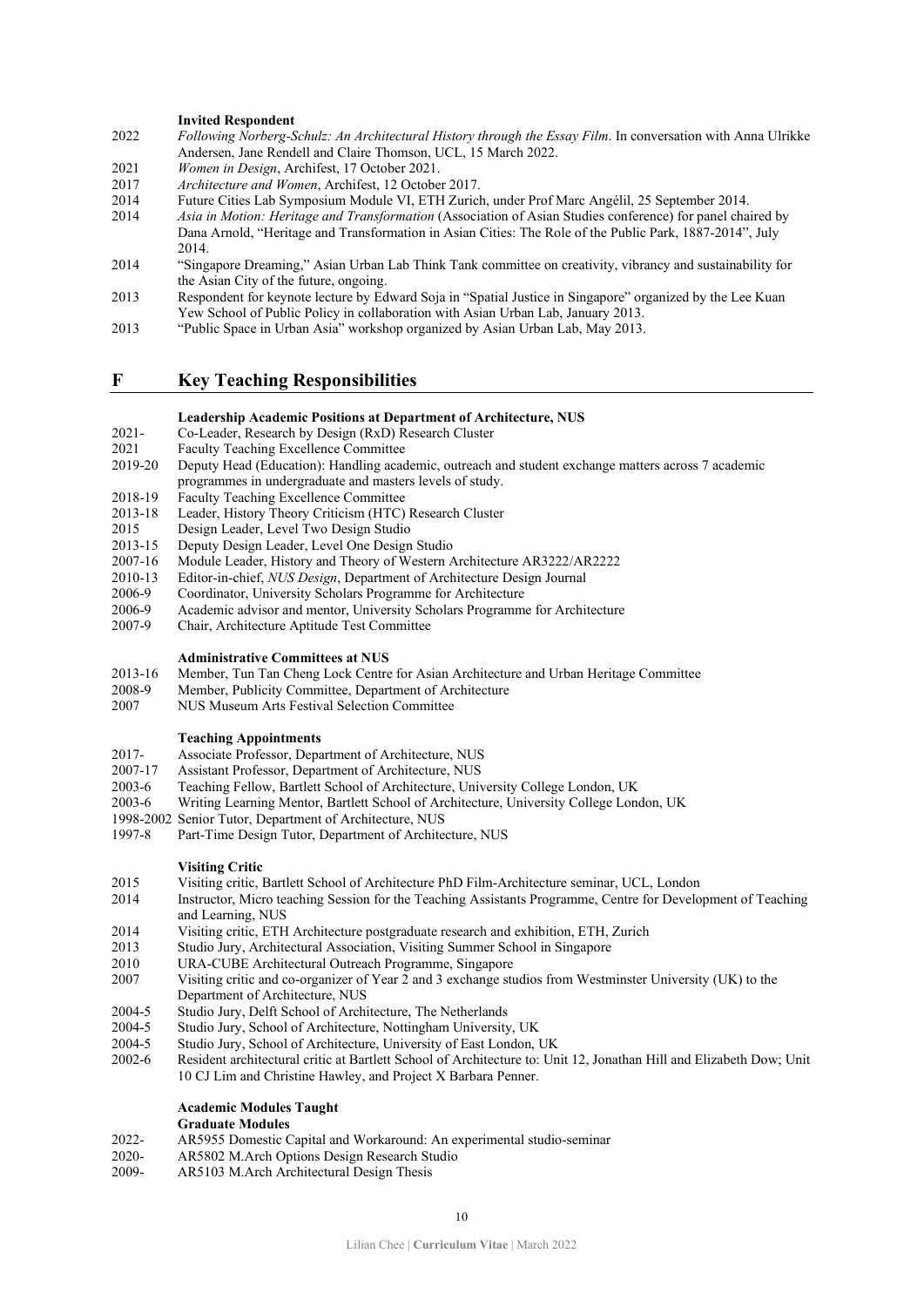- 2009- AR5806 M.Arch Architectural Thesis Prep<br>2006-16 AR5141 Architectural Dissertation
- AR5141 Architectural Dissertation
- 2006-9 AR5011 Research Methodology
- 2006-9 AR5770 Research Methodology II<br>2017-19 AR5951a Situating Domesticity in
- AR5951a Situating Domesticity in Architecture
- 2010-20 AR5004 Advanced Architectural Studies
- 2009-10 AR5467 Domesticity in Architecture, Art and Film
- 2002 AR5711 Landmarks Co-lectured with Dr Ong Boon Lay

### **Undergraduate Modules**

2006-2016 AR2222/AR3222 History and Theory of Western Architecture – Module Coordinator and Lecturer

- 2020 AR2102 Architectural Design 4, BA Arch (Hons.) Unit Leader
- 2016 AR2101 & AR2102 Architectural Design 3 & 4, BA Arch (Hons.)
- 2015 AR2101 & AR2102 Architectural Design 3 & 4, BA Arch (Hons.)
- 2013-15 AR1101 & AR1103 Architectural Design 1 & 2, BA Arch (Hons.)
- 2008-12 AR2101 & AR2102 Architectural Design 3 & 4, BA Arch (Hons.)
- 2007-8 AR1101 & AR1102 Architectural Design 1 & 2, BA Arch (Hons.)
- 2006-7 AR3101 & AR3102 Architectural Design 4 & 5, BA Arch (Hons.)
- 1998-2000 AR1101 & AR1102 Architectural Design 1 & 2, BA (Arch Studies)
- 1998-9 AR3212 Voids: Representations of the Everyday<br>1998-9 AR2712 Landscripts: Other landscape dialogues AR2712 Landscripts: Other landscape dialogues

### **University-wide Undergraduate Modules**

- 2007-9 University Scholars Programme Advanced Module for Architecture: Supervisor and USP Coordinator
- 2011 AR3613 Southeast Asian Cosmopolitan Urbanism: Summer Programme, Co-lectured with A/P Johannes Widodo and Ms Foo Su Ling (Baba House, NUS Museum)

### **Postgraduate Supervision and Examination**

- 2022 PhD Examination
- 2022 PhD Examination<br>2021-23 PhD Committee, l
- 2021-23 PhD Committee, Brown University, US. Pamudu Tenakoon under supervision of A/P<br>2019- PhD in Architecture Supervision (NUS) Wong Zi Hao.
- PhD in Architecture Supervision (NUS) Wong Zi Hao,
- 2008-12 MA Arch by Research

# **G Use of Research as Teaching Material**

*03-FLATS* (film):

Overseas:

- Cities in Asia Programme, University of Hong Kong Shanghai Study Center (Under Koon Wee and Darren Zhou), Summer 2019.
- The Berlage Center for Advanced Studies in Architecture and Urban Design, Faculty of Architecture, Delft University of Technology, Berlage Institute Masters in History and Theory Programme (under Salomon Frausto) – Winter 2014/15.
- Sydney Southeast Asia Centre Singapore Interdisciplinary Field School, University of Sydney (under Dr Elisabeth Kramer) - Summer 2015/16.
- Bartlett UCL Doctoral Network Film+Place+Architecture (under Dr Barbara Penner) with participating PhD students from the following universities: Bartlett UCL, King's College London, Cambridge University, Royal Academy of Arts, and University of West England [\(www.bartlett.ucl.ac.uk/bartlett-doctoral-networks/film-place](http://www.bartlett.ucl.ac.uk/bartlett-doctoral-networks/film-place-architecture-network)[architecture-network\)](http://www.bartlett.ucl.ac.uk/bartlett-doctoral-networks/film-place-architecture-network) - Winter 2015/16.
- ETH Institute for the History and Theory of Architecture programme's PhD students (under Prof Ita Heinze-Greenberg) – Fall 2016/17

Singapore:

- Singapore Polytechnic School of Architecture and the Built Environment (Year 2 Design cohort under Priscilla Foo and Tessalin Ng) – May 2015
- Glasgow School of Art, Singapore (Interior Design Year 3 under Dr Nadia Wagner) September 2015
- National University of Singapore (Everyday Life of Chinese Singaporeans: Past and Present GES1005/SSA1208, under A/P Kwee Hui Kian) – Semester 2, 2017/18

*SHELTERED: Documents for Home* (exhibition at the NUS Museum, September 2015 – January 2016):

- SC3223 Visual Culture 1 (under Dr Ivan Kwek, NUS Sociology), CNM4229 Cultural Communications & Creative Expression (under Amrita Deshpande, NUS Centre for New Media)
- LASALLE College of the Arts (Professional Practice module under Shirley Soh)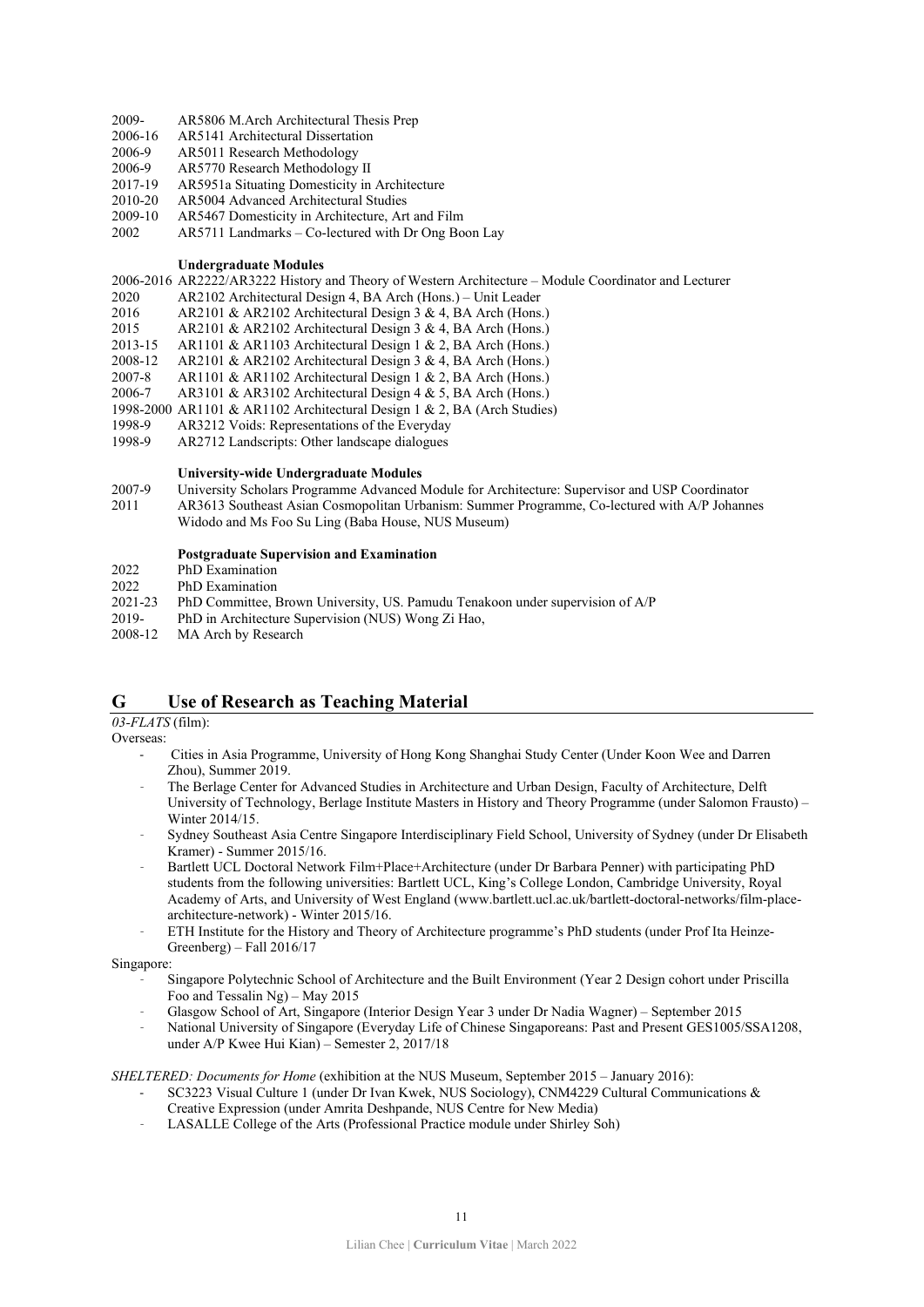Chee, Lilian and Edna Lim (eds.) *Asian Cinema and the Use of Space: Interdisciplinary Perspectives*. (New York: Routledge, 2015). (book)

University modules:

- Cinema Theory and Practice IV: The Politics of Images (Graduate Seminars taught by Assoc. Prof. MA Ran), Graduate School of Letters, University of Nagoya, Japan.
- ATS3539 Asian Cinema and Television taught by Dr Olivia Khoo, Film and Screen Studies, Monash University, Sydney, Australia.
- Recommended as one of the 8 books in the LibGuide of the University of Hawaii at Manoa Library (under the 'Regional Film and Cinema' category[\) http://guides.library.manoa.hawaii.edu/c.php?g=370698&p=2557202](http://guides.library.manoa.hawaii.edu/c.php?g=370698&p=2557202)

Chee, Lilian. "Domesticity, gender, architecture: Locating an expanded field." In *The Routledge Companion to Contemporary Architectural History*, Duanfang Lu, ed. (London: Routledge, forthcoming). (book chapter) and Chee, Lilian. "Unhousing sexuality: Sexuality and singlehood in Singapore's Public Housing." In *Sexuality and Gender at Home*, Brent Carnell, Rachael Scicliuna, Ben Campkin and Barbara Penner, eds. (London: Bloomsbury Academic, 2017), 35-51. (book chapter):

- ARCH UN3901 *Histories of Architecture and Feminism* (Fall 2018) taught by Dr Anooradha Iyer Siddiqi and presented at a seminar on 4 December 2018 at the Department of Architecture, Barnard and Columbia Colleges. The respective book and book chapters were subsequently archived in the Barnard Library Archives.
- Teaching Tool in *Insurgent Domesticities* hosted at a closed-door online colloquiums at Barnard College, Columbia University, NYC.

# **H Architecture-Art Curatorship, Consultancies, Collaborations, Creative Work**

### **Curatorship**

- 2021 Mentor, *Intimate Landscapes*, NUS Museum and Prep Room.<br>2015 Co-curator (with NUS Museum). *Documents for Home* (NUS
- 2015 Co-curator (with NUS Museum), *Documents for Home* (NUS110-SG50 funded exhibition) at URA Centre, NUS Museum and the Lee Kong Chian Reference Library, National Library Building.
- 2011 Co-curator (with NUS Museum and International Alliance of Research Universities Global Summer Programme), *DomestiCity* exhibition, Baba House, Singapore.
- 2008 Co-curator (with FARM Architects) for the Singapore Architectural Pavilion SUPERGARDEN at the 11th Venice Biennale.
- 2008-9 Co-curator, (with NUS Museum and University Scholars Programme) *Site Situation Spectator* exhibitions.

## **Curatorial Consultancy**

- 2014 Art Curator for the National Art Gallery Art Connector with the National Heritage Board (with FARM Architects).
- 2012-14 Art Curator for the Thomson Line Art Programme with the Land Transport Authority Singapore.<br>2009 Curatorial and design workshops for The National Art Gallery of Singapore, held between July to
- 2009 Curatorial and design workshops for The National Art Gallery of Singapore, held between July to August 2009 at Studio Milou, Singapore.

#### **Creative Practice**

- 2014 The Art Connector at National Gallery Singapore, with FARM, Kwodrent and Atelier Dreistl. Design concept.<br>2008 Envelop with Kwodrent and FARM/WORM books at the RMIT University Gallery, Melbourne, Australia in *Envelop* with Kwodrent and FARM/WORM books at the RMIT University Gallery, Melbourne, Australia in
- conjunction with the Victoria State Design Festival. Development of exhibition catalogue. 2008 *Foundations* (Michael Lee and WORM art and architecture books), exhibited at the Shenzhen art biennale. Coconceptualization of book art content and exhibition format.
- 2008 *A Psychotaxonomy of Home* with Michael Lee at the Baba House Gallery, Neil Road, Singapore. Coconceptualization of exhibition content and format.
- 2007 Design of the National Art Gallery of Singapore. Competition entry with FARM, Singapore
- 2007 *My artists* exhibition by Tang Ling Nah at Plastic Kinetique Worms, Singapore. Co-conceptualization of book art content.
- 2007 *The \$100,000 gallery of art* (collaboration with artist Michael Lee and WORM, Singapore), Singapore Art Museum, 24 August – 31 October 2007. Co-conceptualization of book art content and exhibition format.
- 2006 MY MUJI Installation for Muji (Singapore) with FARM, Singapore.
- 2002 Design of the Lasalle New City Campus, Singapore. Competition entry with Alsop Architects, London.
- 2001 Duxton Plain Housing Competition Project, Singapore with Alsop Architects, London (Entry accorded Special Mention).

# **Exhibited Work**

- 2021 *03-FLATS* at *Contested Modernities: Postcolonial Architecture in Southeast Asia*, Haus der Statistik, Haus A Karl-Marx-Allee, Berlin, Germany, 11 September - 24 October 2021 <https://www.seam-encounters.net/>
- 2019 *03-FLATS* at *Encounters with Southeast Asian Modernism*, URA Centre, Singapore, 28 November -15 December 2019.
- 2016 *03-FLATS* at the Singapore Pavilion in the 15th Architecture Biennale, Venice.
- 2015-16 *03-FLATS*, in *SHELTERED: Documents for Home*, NUS Museum and the National Library of Singapore.